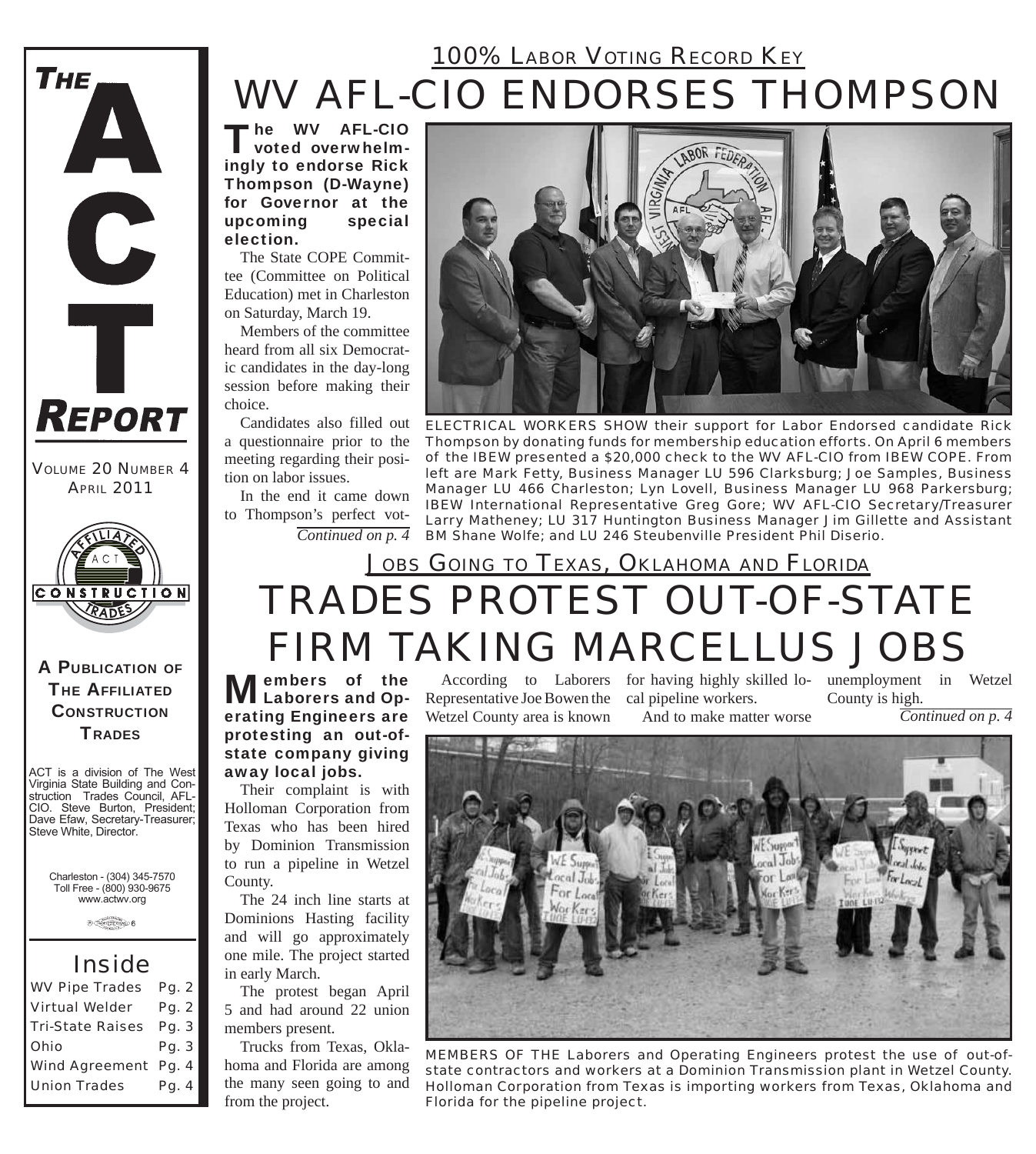## *PIPE TRADES HOLD APPRENTICE CONTEST STATE WINNERS TO COMPETE IN REGIONAL EVENT*

**Apprentices from<br>A six West Virgin**ia Pipe Trades locals including Baltimore competed in Morgantown April 6 - 9.

The annual state apprenticeship contest challenges the skills of fifth year apprentices in four categories; welder, pipefitter, plumber and HVAC.

Each Local sent four competitors for a total of 24 contestants.

Winners in each category were; from Local 625 in Charleston Tony Toler for pipe welding; Wayne Mosser of Parkersburg Local 565 for pipefitter; best plumber

Wheeling Local 83; and the HVAC winner was Joe Keller also from Local 83.

Plumbers and Fitters Local 152 in Morgantown hosted the event.

"All the apprentices who competed did a great job," said Ed Boone, Business Manager of Local 152.

"And the staff and volunteers who put the event together deserve a lot of credit."

Winners received a \$750 award and will go on to compete in a regional contest to be held in Charleston on June 14 – 17 at the Civic Center.

Contestants from eight states and the District of Co-

went to Eric O'Donnel out of lumbia will compete for the International Apprenticeship in Ann Arbor, Michigan this rights to go onto the UA's Contest which will be held August.



*GEORGE LAWSON FROM Local 625 Charleston is soldering refrigeration piping as part of the HVAC contest.*

### *CONSTRUCTION WORKS GRANT MAKES PURCHASES POSSIBLE*

# *VIRTUAL WELDING IMPROVES TRAINING*

More than 20 apstructors and coordinators from across the state recently attended a two day training session on how to use new virtual welding training equipment.

Thanks to a grant from the U.S. Department of Labor for Green-Up training, nine West Virginia Apprenticeship and Training sites have purchased virtual welding equipment.

Construction Works, an educational nonprofit arm of the Building Trades, was able to secure the funding together with the state agency Work-Force WV.

At a little more than \$46,000 each, the nine virtual welders cost \$416,000.

"These programs simply could not have afforded this equipment without the grant," said Sheryl Johnson, Executive Director of Construction Works.

Construction Works organized the virtual welding training event hosted at the WV State Building Trades.

The two day training was put on by Lincoln Electric Company, the manufacturers of the virtual welders.

According to the participants virtual welders provide a very realistic feel without wasting energy and equipment.

"The instant feedback you get from the display inside the welding hood on things like angle and speed really helps," said Jim Lewis, an instructor with Plumbers and Fitters Lo-

cal 565, Parkersburg.

Delivery of the equipment complete by the end of May. made in the USA. started in April and should be The virtual welders are all



*DON YOHO, OF Ironworkers Local 787 in Parkersburg practices welding on a virtual welding machine. Looking on (from left) is Carp Dierkes, Apprenticeship Coordinator for the Wheeling Ironworkers Local 549, Jeff Greathouse, welding instructor for Plumbers and Fitters Local 565 Parkersburg and Johnny Prowse, welding instructor for Boilermakers Local 667.*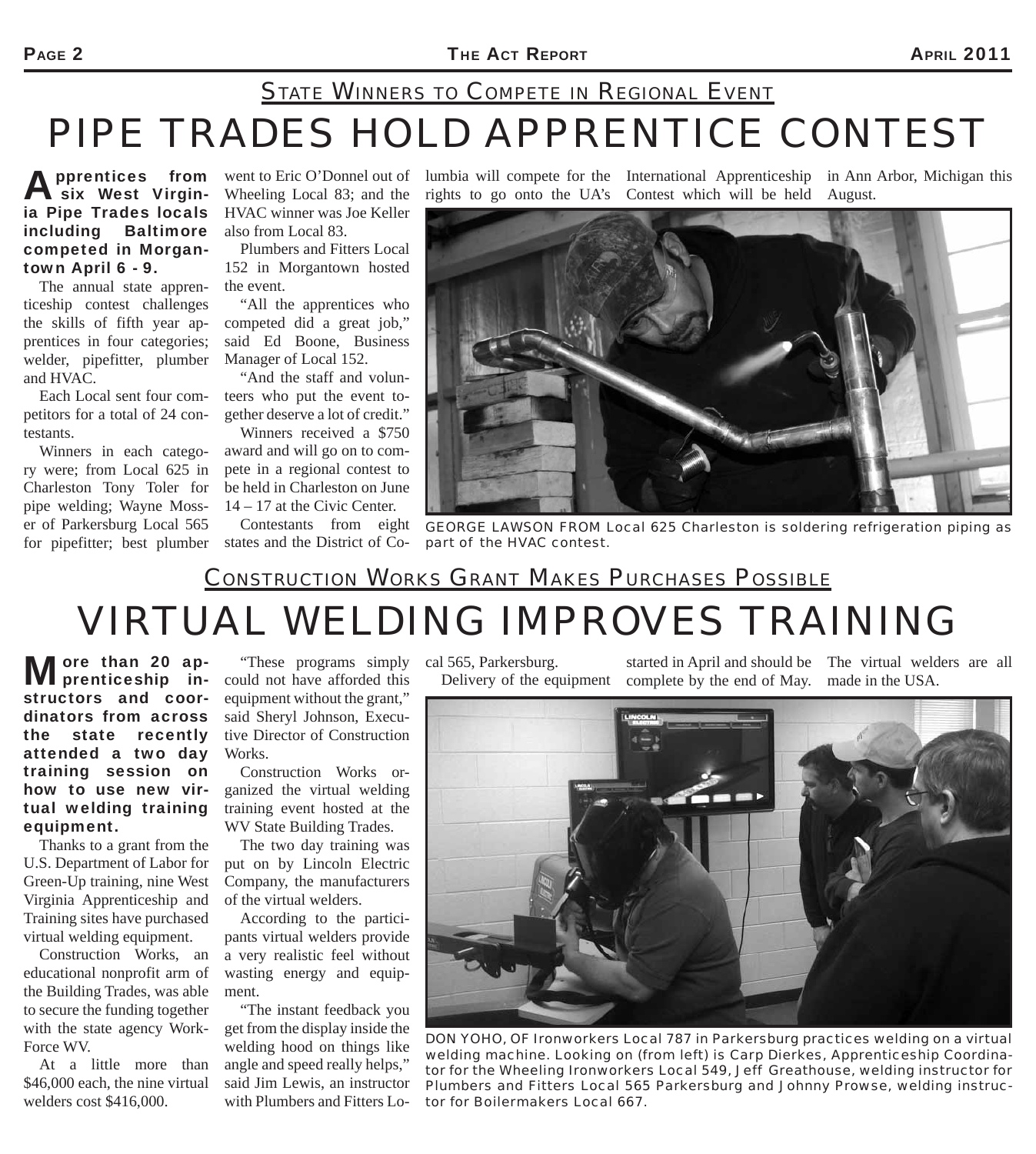# *TRI-STATE BUILDING TRADES RAISE \$17,000 MORE FOR CABELL CHILDREN'S HOSPITAL*

**B**illed as a 'Hospital'<br>
within a Hospital' the Cabell Huntington Children's Hospital is \$17,000 closer to being built thanks to a joint Labor-Management effort of the union construction industry.

The Tri-State Building and Construction Trades Council teamed up with Neighborgall Construction to host a fundraising bowling tournament held on Sunday, March 27 in Huntington.

The event attracted 104 people participating in 26 four-person bowling teams made up of craft union representatives and members as well as many local contractors.

Each team paid an entry fee and most participated in a raffle drawing.

Jeff Clendenen of Carpenters Local 1159 Point Pleasant donated \$300 of his raffle winnings to the cause.

C.R. Neighborgall organized corporate lane sponsors for additional funds and Colonial Lanes offered reduced rates to help the effort.

Last year Tri-State and its affiliated unions raised \$86,000 for the project and with the funds from this recent event has passed the \$100,000 mark.

"Kids from this area currently have to go far away to get the hospital care they need," said Steve Burton, Business Manager of the Tri-State Building Trades.

"When this project is built they will be able to stay closer to home and family, that's important to us."

Both Burton and Neighborgall made a point of thanking

the many participants who showed up at the event.

"Their generosity will make a difference in the lives of many children."

According to Burton, about \$10 million of the \$12 million needed for the project has been raised so far.

Cabell Huntington Hospital will be devoted to the Children's Hospital.

The entire fourth floor of will start sometime in 2012. Burton believes the project



*MARK JOHNSON (left) and Ron Bush (center-right) take raffle donations from a team of Bricklayers that came from Cleveland, Ohio to participate.*

## *ATTACKS ON WORKERS' RIGHTS IN OHIO*

The most signifi-<br>cant attacks on the rights of American workers in decades continue in Ohio.

On March 31, Republican Gov. John Kasich signed a bill that prohibits public worker strikes, bans binding arbitration, and restricts the right to bargain over health and pension benefits.

Kasich is also on the attack against Building Trades workers. Inserted in the state budget bill are severe restrictions on the state Prevailing Wage law.

If approved the Kasich budget will eliminate prevail-

ing wage requirements for ilies. construction projects at colleges and universities as well as K-12 schools.

For all other projects the Governor has proposed eliminating prevailing wages for public projects worth less than \$5 million.

In addition H.B. 102 has been introduced to ban Project Labor Agreements in the state.

Throughout America, workers are being unfairly blamed for state budget woes. Partisan governors in Wisconsin, Indiana and Ohio have exploited the fiscal crisis to try to balance budgets on the backs of working fam-

"The Ohio law lets bean counters sit comfortably in their offices behind a desk and make decisions that affect not only worker safety, but also public safety," said Steve Keller, Business Manager for Insulators Local 80.

"The assault on unionized workers' rights affects every worker in America," Keller continued, "not just union workers."

Local 80, like a number of Craft Unions affiliated with the WV State Building Trades, has jurisdiction in Ohio as well as West Virginia. Keller and a number of his members have traveled

to Columbus to participate in rallies and lobbying events to make sure workers voices are heard.

"We owe our public servants more," Keller added. "Firefighters and police officers put their lives on the line every day, and they deserve a say in their working conditions."

According to Dennis Duffey, Secretary-Treasurer of the Ohio State Building Trades a number of actions are being taken to counter the anti-union efforts.

To reverse the public employee bill the Ohio labor movement is preparing to go to voters with a referendum

this November. They must first get approval from the Secretary of State on ballot language and then within 90 days get more than 231,000 signatures from voters.

To counter the anti-prevailing wage measure Duffey is coordinating an effort to get the attack removed from the budget bill. "This is a policy issue not a budget issue and any prevailing wage legislation should stand on its own."

Duffey also is looking at ways to challenge the anti-PLA bill based on legal problems he sees in the language.

"This is an attack on all workers," said Duffey. "We need to stick together."